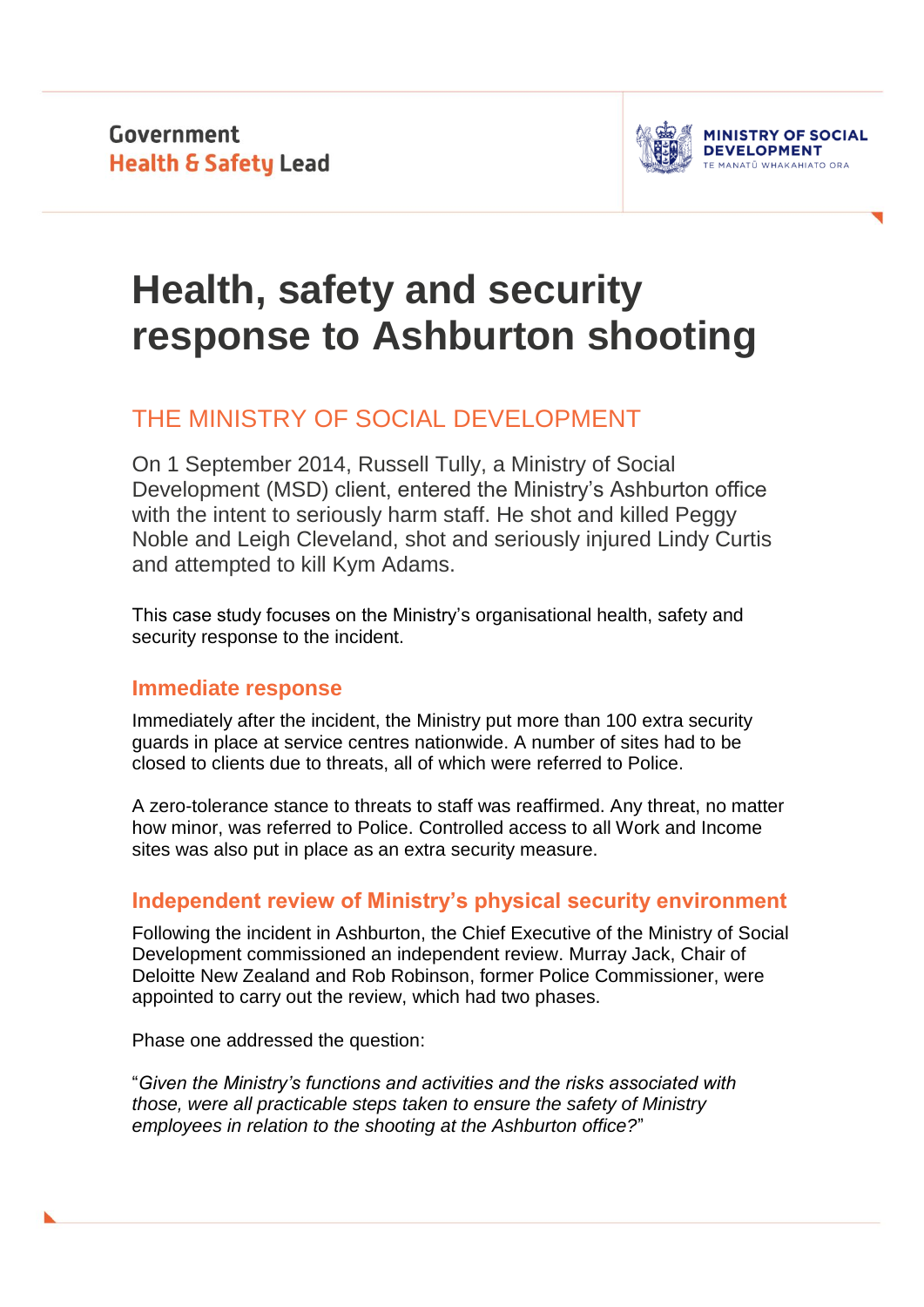Phase two was concerned with improvements that could be made to the Ministry's security environment more generally. It posed the question:

"*What changes are recommended to the physical security environment in Ministry workplaces to ensure the physical safety of staff and members of the public from threats and assaults?*"

#### **PHASE ONE**

The report from the first phase of the independent security review was released in late September 2014 and found that the Ministry took all practicable steps to ensure the safety of staff and could not have prevented what happened on 1 September.

The review also found that the Ministry took appropriate steps to enhance staff safety afterwards.

The report identified two general areas for improvement in the Ministry's approach to health and safety generally, which were:

- improved training needed to be expedited and followed up
- clear risk appetite and expectations needed to be established (i.e. clear benchmarks and tolerance levels for behaviour by clients).

Other more specific recommendations were to:

- strengthen guidance and processes relating to trespass notices
- encourage incident reporting and enhance analytics and associated governance reporting
- define an approach to better information sharing across various operations

The report can be found here:

[http://www.msd.govt.nz/documents/about-msd-and-our-work/publications](http://www.msd.govt.nz/documents/about-msd-and-our-work/publications-resources/archive/independent-review-of-the-security-envrionment.pdf)[resources/archive/independent-review-of-the-security-envrionment.pdf.](http://www.msd.govt.nz/documents/about-msd-and-our-work/publications-resources/archive/independent-review-of-the-security-envrionment.pdf)

#### **PHASE TWO**

Phase Two took a broader look at the Ministry's security and the report was released in early February 2015.

The report noted that the Ministry's safety and security operating model had evolved over time, rather than being deliberately defined as a consequence of strategic planning.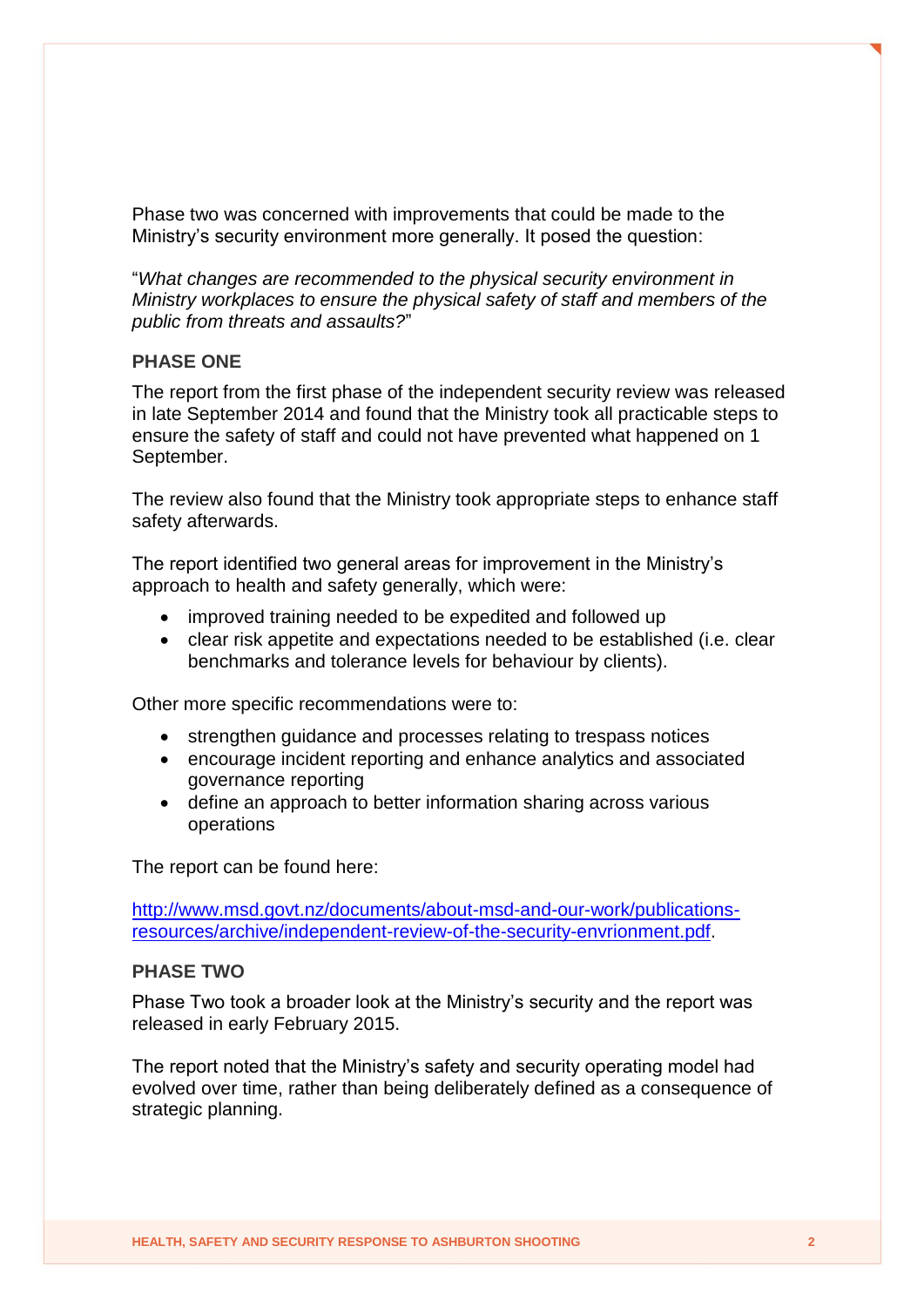Twelve recommendations were made, each with a specific objective that the Ministry needed to achieve. These recommendations can be found here:

[https://www.msd.govt.nz/documents/about-msd-and-our](https://www.msd.govt.nz/documents/about-msd-and-our-work/newsroom/media-releases/2015/security-review-phase-2.pdf)[work/newsroom/media-releases/2015/security-review-phase-2.pdf.](https://www.msd.govt.nz/documents/about-msd-and-our-work/newsroom/media-releases/2015/security-review-phase-2.pdf)

The review also provided more detailed considerations and a roadmap of activities to help the Ministry implement these over the following two to three years.

### **Security Response Programme**

To ensure that the recommendations were acted on, the Chief Executive established a two-year Security Response Programme (SRP). A dedicated team of 12 staff was assembled to drive the work, led by a General Manager. A Governance Board was set up to oversee the work.

The SRP team was dedicated to making sure staff could feel secure and confident to come to work, now and in the future. Its responsibility was to address the recommendations in the report.

The SRP team focused on understanding the entire safety and security environment and developed seven key work streams which looked at; Governance; risk appetite; on-site environment; off-site staff safety; staff training to address skills gaps; communications and change; and the impact of the Health and Safety Reform Bill.

A Security Response Reference Group was established in April 2015 with representatives from different sites and regions, providing a channel for staff to contribute to this important work. The purpose of the group was to take a wideranging view of the work that was being developed and was used as a sounding board to test assumptions during its development. Updates on the progress on each work stream were provided regularly to the Ministry's Leadership Team.

#### **Security Response Programme progress review**

The Leadership Team commissioned EY to undertake a review of changes made and progress against the recommendations to ensure it had an independent view on the progress that had been made in implementing the recommendations made in the report.

The first report was a one year progress review in April 2016. The report considered whether the nature of the activities already completed and planned would be sufficient to meet the intent of the recommendations and whether the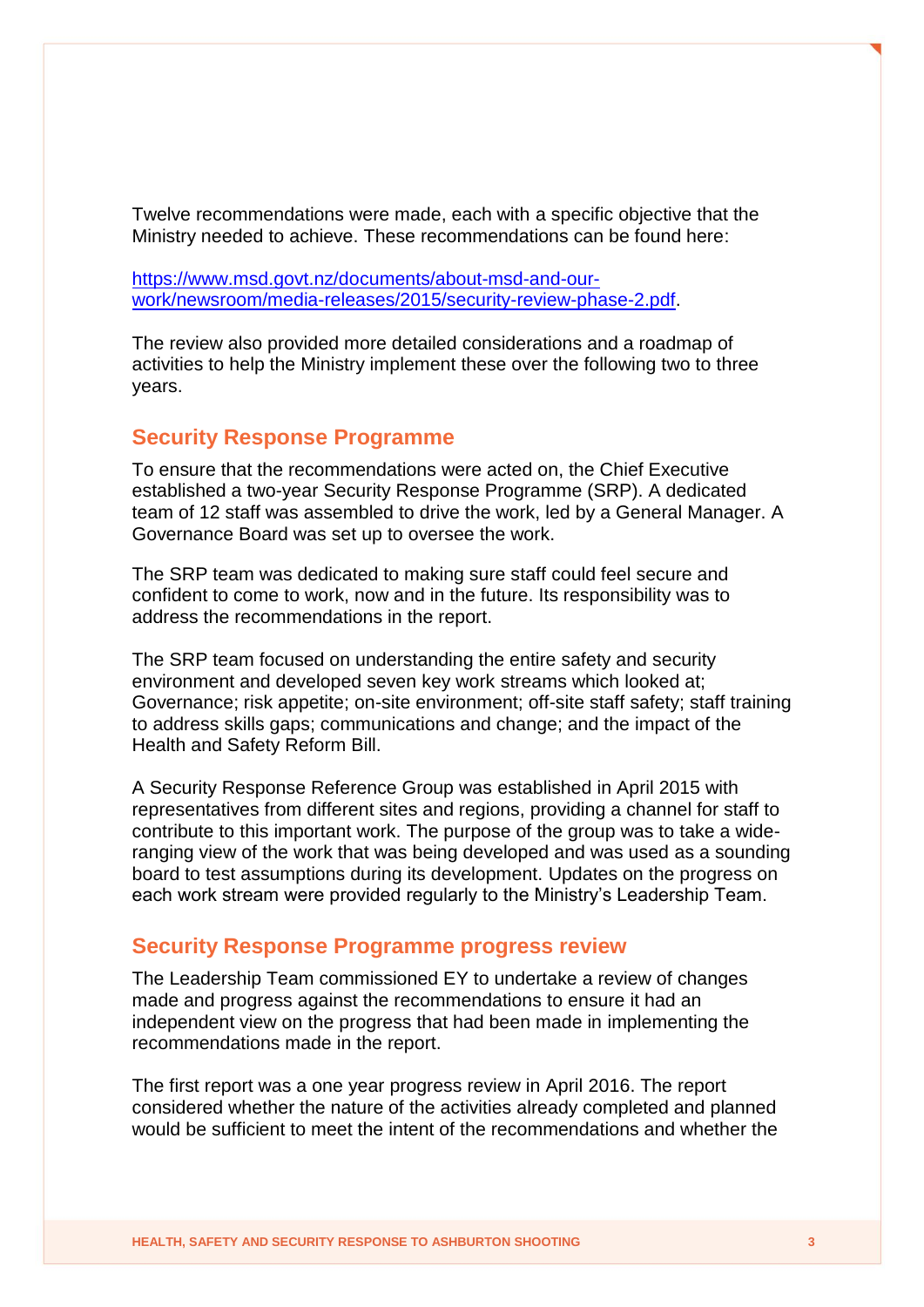progress made to date together with the forward programme was sufficient to meet the two year timeframe.

The report concluded that the nature of activities already completed and those planned would meet the intent of the Independent Review recommendations.

#### **Security Response Programme final review**

The final report, delivered in August 2017, involved a review of SRP documentation, observations and interviews with the SRP team, Operational Leadership Group, the former SRP Board, the Health, Safety and Security Governance Committee, the Ministry's Leadership Team and Reference Group members.

The report considered that the nature of activities delivered met (and in some cases, exceeded) the intent of the Independent Review Recommendations. It considered that the SRP embraced the intent of these recommendations, as well as the specific wording.

It found that the Ministry:

- undertook an exercise of developing and articulating the Ministry's health, safety and security risk appetite and tolerance;
- developed a logical and robust operating model that reflects its broader health, safety and security strategy
- assessed compliance with the Health and Safety at Work Act 2015
- $>$  integrated health, safety and security into current change initiatives
- $>$  reviewed services that could be provided in a non-face-to-face manner, e.g. through digital channels
- $>$  reviewed safety and security policies, and developed a number of policy initiatives, many of which extended beyond the Programme's timeframe
- developed a training programme, including situational awareness training, security training practice drills and manager training
- implementing consistent site standards, encouraging site risk-based health, safety and security conversations
- worked to get a better understanding of reporting and analysis of incidents and risk information
- $>$  reviewed the role of security quards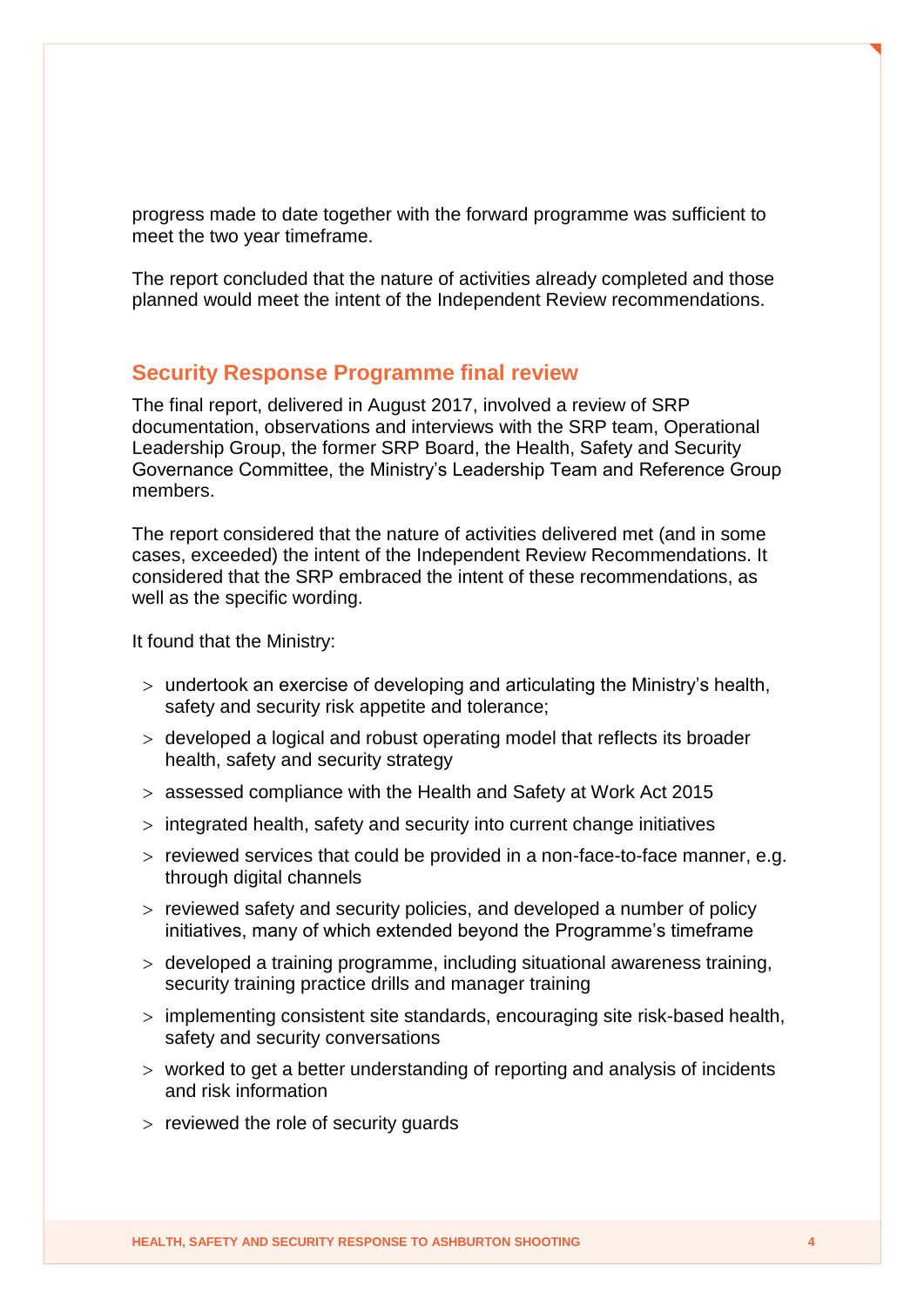$>$  promoted a more risk-aware culture and aimed to ensure that the workforce is engaged and the cultural change is embedded.

#### **Worksafe New Zealand prosecution**

Following the Ashburton incident, charges were brought against The Ministry of Social Development by Worksafe. The Ministry entered a plea to one charge and disputed an allegation by WorkSafe that the Ministry had failed to ensure there was no physically unrestricted access to the staff working area.

In late 2016, Judge Doogue found that the Ministry had failed to ensure there was no physically unrestricted access to the staff working area but determined that this was unrelated to the ability of the offender to cause the devastating injuries by assaulting staff with a firearm.

The reserved judgment and sentencing notes can be found here:

[http://www.districtcourts.govt.nz/assets/unsecure/2016-09-12/2016-NZDC-](http://www.districtcourts.govt.nz/assets/unsecure/2016-09-12/2016-NZDC-12806-Worksafe-New-Zealand-v-Ministry-of-Social-Development.pdf)[12806-Worksafe-New-Zealand-v-Ministry-of-Social-Development.pdf](http://www.districtcourts.govt.nz/assets/unsecure/2016-09-12/2016-NZDC-12806-Worksafe-New-Zealand-v-Ministry-of-Social-Development.pdf)

[http://www.districtcourts.govt.nz/assets/unsecure/2016-12-06/2016-NZDC-](http://www.districtcourts.govt.nz/assets/unsecure/2016-12-06/2016-NZDC-24649-WorkSafe-New-Zealand-v-Ministry-of-Social-Development.pdf)[24649-WorkSafe-New-Zealand-v-Ministry-of-Social-Development.pdf](http://www.districtcourts.govt.nz/assets/unsecure/2016-12-06/2016-NZDC-24649-WorkSafe-New-Zealand-v-Ministry-of-Social-Development.pdf)

#### **Health, safety and security at MSD today**

As part of the SRP, a new health, safety and security operating model was established and the new structure put into place in July 2016. It puts health, safety and security at the heart of everything the Ministry does and has raised the prominence and visibility of this essential area of work.

It is focused around three outcomes:

- $>$  to keep ourselves and others safe,
- ensure our workplaces are safe, secure and fit-for-purpose,
- $>$  ensure we have the right processes, systems and information to respond and minimise risk.

In line with the requirements of the changes in the *Health and Safety at Work Act 2015*, the Ministry's Leadership Team has changed its governance approach to health, safety and security, taking a more proactive approach to risk management.